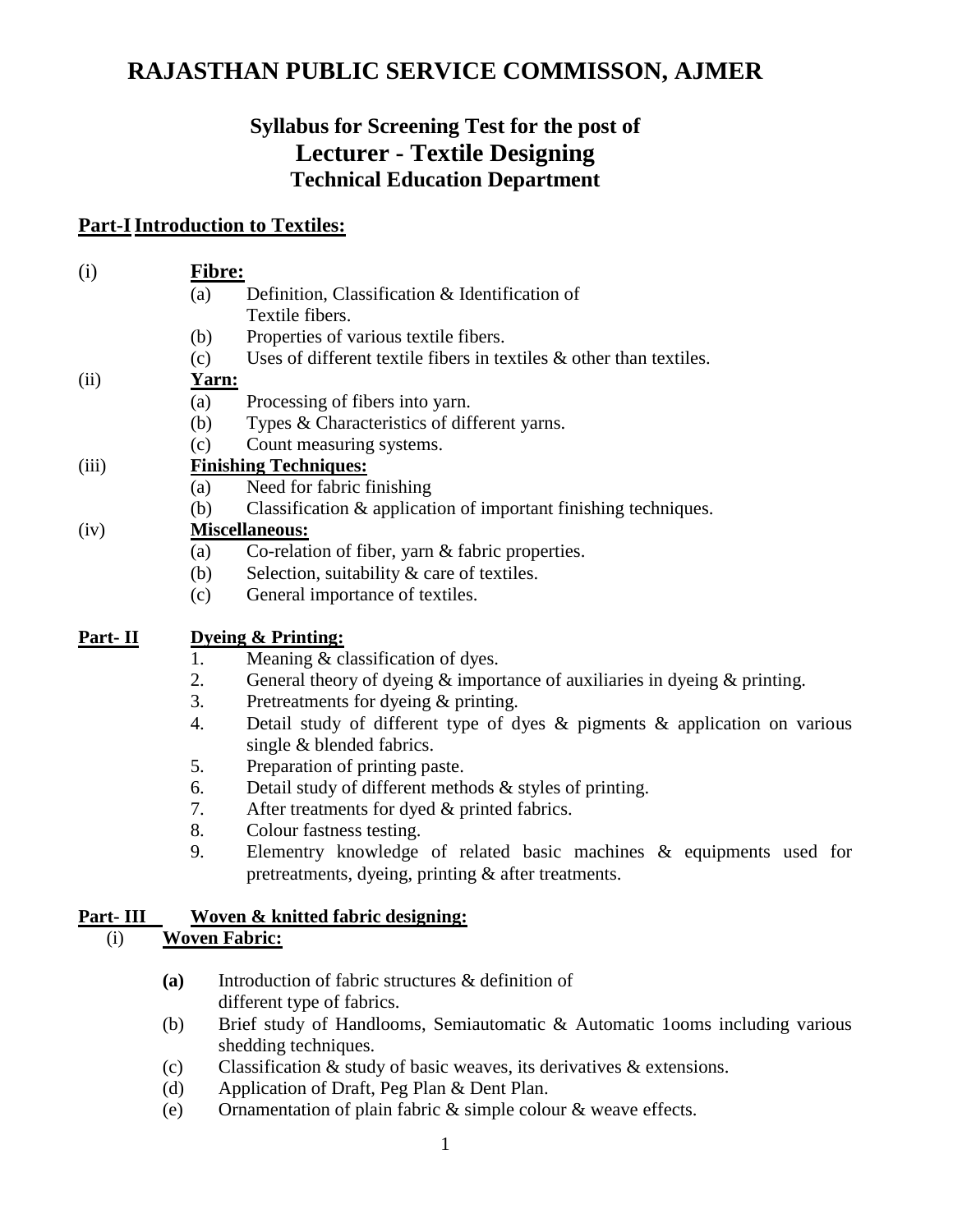- (f) Fancy twills & other decorative weaves.
- (g) Special Rib & Cord structures.
- (h) Stripe & check weave combinations.
- (i) Extra thread figuring .
- (j) Pile structures.
- (k) Various figuring structures produced by dobby & Jacquard.
- (l) Fabric analysis & cloth calculations.
- (m) Inspection of fabric for various faults & remedies.

#### (ii) **Knitted Fabric:**

- **(a)** History, definition & types of knitting.
- **(b)** Study of primary knitted structures.
- **(c)** Study of Jacquard knitted structures.
- **(d)** Uses of knit fabrics.
- **(e)** Defects in knitted fabrics & their remedies.

#### **Part- IV Basic Drawing & Creative Textile Designing**:

- (i) Elements & Principles of Drawing & Composition.
- (ii) Introduction to Art material & tools.
- (iii) Understanding of basic shapes & space organization.
- (iv) Detail study of colour theories & colour schemes.
- (v) Colour modifications, effects & importance of colour in textiles.
- (vi) Application of texture, collage & illusion in designing.
- (vii) Understanding of various styles of design.
- (viii) Understanding of different bases & placements for designing.
- (ix) Expression of terms used in Textile Design & their application.
- $(x)$  Repeat setting  $\&$  production of design on fabric through various methods.
- (xi) Factors influencing creation in designing.

#### **Part- V Indian Traditional Textiles & World Textiles:**

- (A) (i) Detail study of Indian traditional Textiles in context of following:-
	- (a) Woven Brocade, Jamdani, Chanderi, Carpet, Baluchar.
	- (b) Painted Kalamkari, Madhubani, Miniature, Phar, Varli.
	- (c) Dyed & printed Ikat, Bandhani, Sanganeri, Batik.
	- (d) Embroidered Phulkari, Kashmiri, Kantha, Chickenkari, Kutch.
	- (ii) Statewise classification of different traditional textiles in India.
- (B) (i) Study of motifs, colour, fabric & method of application

#### in textiles of following countries:-

- (a) Japan
- (b) China
- (c) Egypt
- (d) U.K.
- (e) France
- (f) Russia
- (ii) Identification of harmful dyes & chemicals restricted/
	- banned by developed countries & their replacements.
- (iii) List of various textile units & Export Houses established in Rajasthan & rest of India.
- (iv) Comparative study of textile Import & Export among various countries in context of Rajasthan.